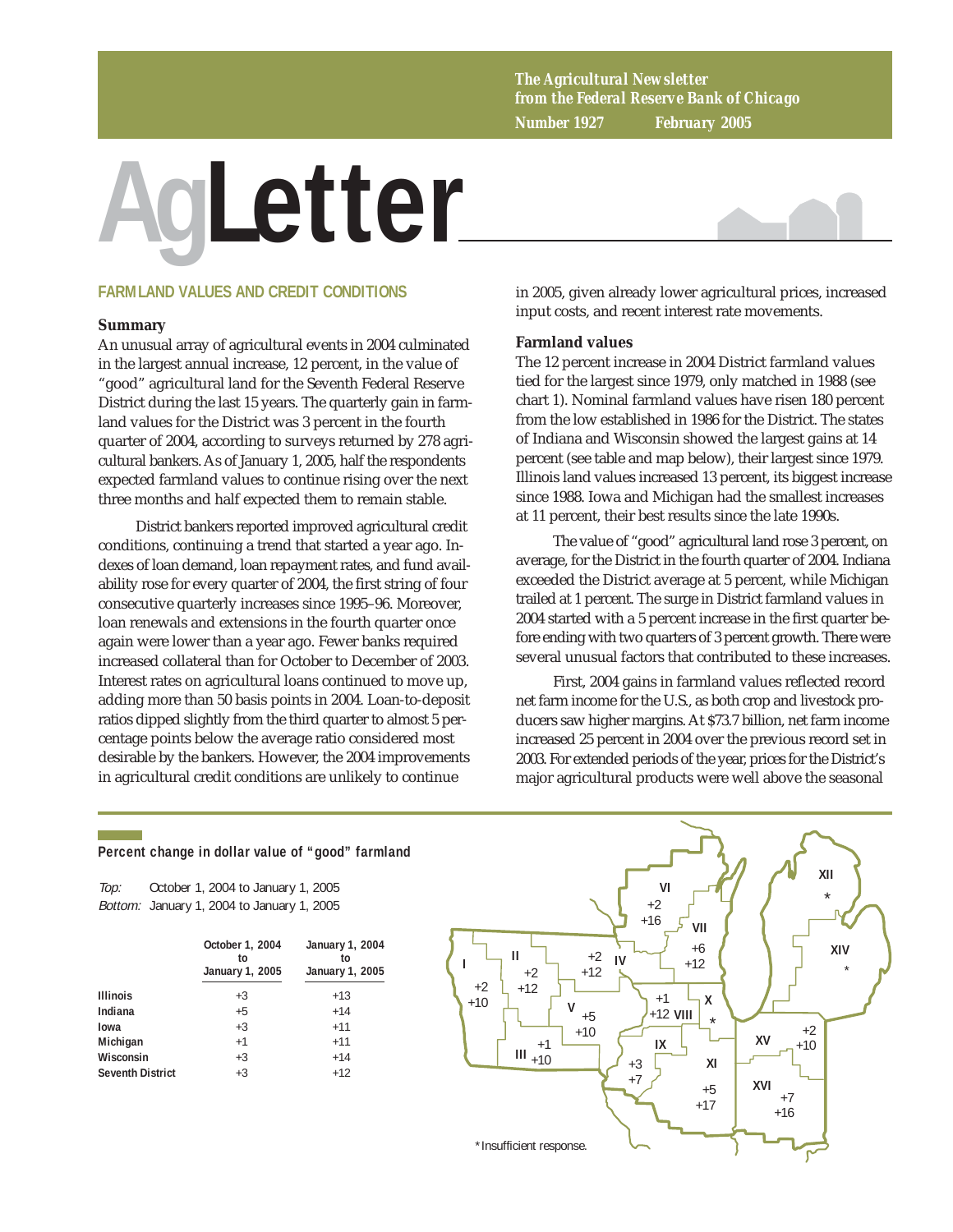## **1. Annual percentage change in Seventh District farmland values**



highs of the previous five years. By fall, when corn and soybean prices had fallen significantly, farmers had already forward-contracted a substantial portion of the harvest.

Moreover, the corn and soybean harvests set records too. Final USDA data for the 2004 harvest show that District corn production rose 15 percent from 2003 levels to 5.87 billion bushels, and soybean production was up 38 percent to 1.41 billion bushels. Record corn yields were experienced in all District states except Wisconsin. Illinois and Indiana had record soybean yields as well.

Ethanol was another important factor that boosted farmers' income. Corn prices have been supported by increased usage of corn in ethanol production (\$0.20–\$0.40 per bushel according to a USDA study). In the 2004/2005 marketing year, the USDA estimated that 1.425 billion bushels of corn will be converted into ethanol for fuel, a 13 percent increase from the prior year. The District produced over half of the total U.S. ethanol output in 2004. Profits from higher ethanol output and prices partly went to farmer owners of ethanol plants (38 percent of U.S. production, data from the Renewable Fuels Association).

In addition to record net farm income, the demand for farmland has remained strong. Bankers commented on the desire of farmers to expand their operations by buying land. But they must often compete with outside investors and other farmers displaced by development around metropolitan areas. In particular, tax-deferred exchanges seem to have spurred farmland values higher. Additionally, recreational usage of land has pulled up land values in parts of the District.

For the first quarter of 2005, 50 percent of respondents expected farmland values to keep rising. The other half expected farmland values to remain about the same during the next three months. Even so, there were comments that land values may have peaked or were too high. Yet, when adjusted for inflation, farmland values remained 40 percent below their 1979 peak (see chart 2). Real farmland values have risen more than 160 percent from their low in 1986, so inflation has

reduced the real returns from owning farmland. Still, bankers expressed concerns about the impact of elevated farmland values on working farmers and credit conditions going forward.

#### **Credit conditions**

District credit conditions improved again in the fourth quarter of 2004, extending the string of positive results triggered a year ago by higher agricultural prices. The index of nonreal-estate farm loan repayment rates jumped again to 127. With 35 percent of the bankers reporting higher rates of loan repayment and 58 percent reporting stable rates, less than 10 percent expected lower rates of repayments. Indiana, just ahead of Illinois and Iowa, showed the largest percentage of banks with higher rates of loan repayment versus a year ago. In addition, less than 4 percent of the volume of the banks' agricultural loan portfolios was classified as having major or severe repayment problems, about the same as six months ago and a slight decrease from a year ago.

Also, there has been a downshift in the rate of renewals and extensions of loans relative to the previous year. With 30 percent of bankers indicating lower renewals and extensions than a year ago and less than 10 percent indicating higher levels, renewals and extensions were down more than in recent quarters. In contrast with the fourth quarter a year ago when only Iowa bankers reported lower levels of loan renewals and extensions, all District states experienced lower levels in 2004.

Demand for non-real-estate loans was up again in the fourth quarter from a year ago, as the index of loan demand remained at 109. Almost 10 percent more bankers reported an increase in the demand for non-real-estate loans as reported a decrease, while half indicated the same level of demand. Wisconsin was the only state with lower demand for non-real-estate loans last quarter, though Illinois didn't show a gain. Indiana, Iowa, and Michigan demonstrated evidence of higher non-real-estate loan demand.

Fund availability increased across the District during October, November, and December compared with a year

#### **2. Indexes of District farmland values**

1981=100



and BLS Consumer Price Index series (annual average).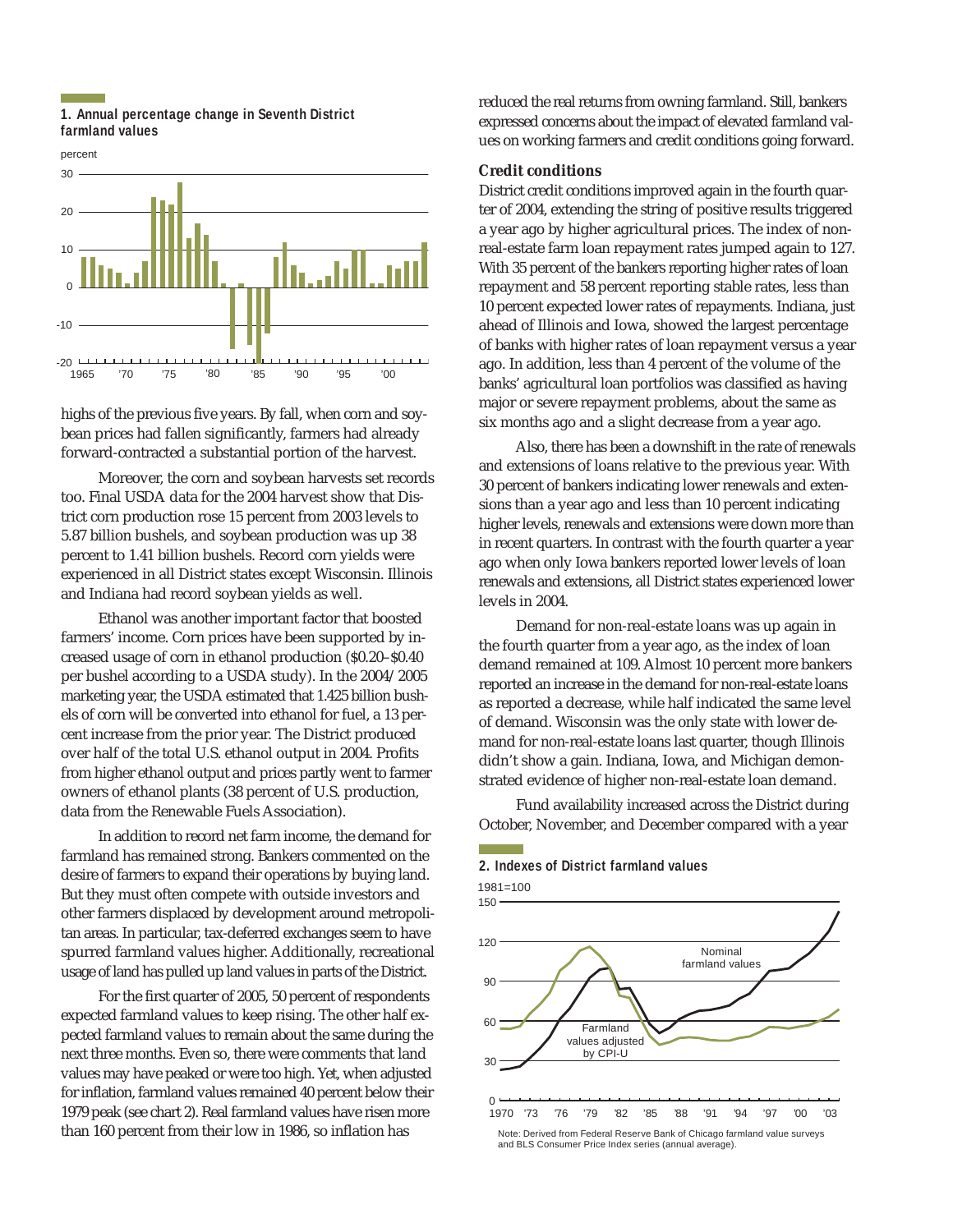#### **Credit conditions at Seventh District agricultural banks**

|           | Loan<br>demand | Fund<br>availability | Loan<br>repayment rates | Average Ioan-to-<br>deposit ratio <sup>1</sup> | Interest rates on farm loans    |                               |                             |
|-----------|----------------|----------------------|-------------------------|------------------------------------------------|---------------------------------|-------------------------------|-----------------------------|
|           |                |                      |                         |                                                | Operating<br>Ioans <sup>1</sup> | Feeder<br>cattle <sup>1</sup> | Real<br>estate <sup>1</sup> |
|           | $(index)^2$    | (index) <sup>2</sup> | (index) <sup>2</sup>    | (percent)                                      | (percent)                       | (percent)                     | (percent)                   |
| 2002      |                |                      |                         |                                                |                                 |                               |                             |
| Jan-Mar   | 108            | 118                  | 66                      | 72.7                                           | 7.33                            | 7.48                          | 7.22                        |
| Apr-June  | 105            | 120                  | 71                      | 75.1                                           | 7.28                            | 7.35                          | 7.08                        |
| July-Sept | 99             | 124                  | 76                      | 75.7                                           | 7.21                            | 7.26                          | 6.84                        |
| Oct-Dec   | 101            | 130                  | 88                      | 73.2                                           | 6.70                            | 6.78                          | 6.51                        |
| 2003      |                |                      |                         |                                                |                                 |                               |                             |
| Jan-Mar   | 109            | 130                  | 79                      | 72.4                                           | 6.61                            | 6.75                          | 6.36                        |
| Apr-June  | 99             | 138                  | 84                      | 72.7                                           | 6.43                            | 6.52                          | 6.04                        |
| July-Sept | 95             | 129                  | 86                      | 72.9                                           | 6.41                            | 6.47                          | 6.12                        |
| Oct-Dec   | 97             | 127                  | 104                     | 71.8                                           | 6.26                            | 6.35                          | 6.05                        |
| 2004      |                |                      |                         |                                                |                                 |                               |                             |
| Jan-Mar   | 116            | 131                  | 128                     | 73.2                                           | 6.22                            | 6.28                          | 5.87                        |
| Apr-June  | 101            | 117                  | 118                     | 73.7                                           | 6.39                            | 6.46                          | 6.23                        |
| July-Sept | 109            | 111                  | 112                     | 74.5                                           | 6.57                            | 6.61                          | 6.28                        |
| Oct-Dec   | 109            | 121                  | 127                     | 74.1                                           | 6.81                            | 6.80                          | 6.39                        |

<sup>1</sup>At end of period.

2 Bankers responded to each item by indicating whether conditions during the current quarter were higher, lower, or the same as in the year-earlier period. The index numbers are computed by subtracting the percent of bankers that responded "lower" from the percent that responded "higher" and adding 100.

earlier. Almost 30 percent of the respondents reported higher fund availability and just 7 percent lower, moving the index of fund availability up to 121. This was the fourth consecutive year of increased availability of funds.

Still, the amount of collateral required rose a bit, and more banks tightened credit standards in the fourth quarter versus the previous year. Collateral requirements inched up at District banks, with 5 percent more raising than lowering the amount of collateral required from October to December 2004. Similarly, respondents indicated there was less tightening in credit standards for agricultural loans in the fourth quarter (25 percent versus 30 percent in 2003). Even with modest tightening of credit standards, only 1 percent of customers with operating credit are not likely to qualify for new credit this year from the responding banks.

The rise in interest rates for agricultural loans continued throughout 2004. As of January 1, 2005, the District average for interest rates on new operating loans was 6.39 percent, 59 basis points higher than the first quarter cyclical low. At an average of 6.81 percent, interest rates for farm real estate loans were up for a third consecutive quarter by a total of 52 basis points. Interest rates on agricultural loans were lowest in Illinois. The largest increases occurred in Wisconsin, which had the highest interest rate on operating loans.

#### **Looking forward**

In terms of the near future, the responding bankers tended to see higher levels of loan volumes, especially for operating and farm machinery loans. A third of the bankers reported expectations of higher non-real-estate loan volume in the first quarter of 2005, compared to only 9 percent projecting lower volume. Substantially more respondents expected higher volumes for operating and farm machinery loans rather than lower volumes (about 40 percent

versus 10 percent for both, respectively). Fifteen percent more bankers anticipated higher rather than lower real estate loan volume in the first quarter of 2005. Grain storage construction loans were also expected to increase in volume a bit. Marginally lower volumes were anticipated for feeder cattle, dairy, and Farm Service Agency (FSA) loans.

Respondents expected farmers to boost capital expenditures in the year ahead. The strongest outlook was for machinery and equipment, with 62 percent of the bankers seeing higher spending, as well as 46 percent for higher spending on trucks and automobiles. For buildings and facilities, 29 percent were looking for higher expenditures and just 10 percent lower levels. More than one-third of respondents (36 percent) expected expenditures on land purchases or improvements to be higher, while 10 percent expected such expenditures to be lower.

David B. Oppedahl, *Business economist*

AgLetter (ISSN 1080-8639) is published quarterly by the Research Department of the Federal Reserve Bank of Chicago. It is prepared by David B. Oppedahl, business economist, and members of the Bank's Research Department. The information used in the preparation of this publication is obtained from sources considered reliable, but its use does not constitute an endorsement of its accuracy or intent by the Federal Reserve Bank of Chicago.

© 2005 Federal Reserve Bank of Chicago AgLetter articles may be reproduced in whole or in part, provided the articles are not reproduced or distributed for commercial gain and provided the source is appropriately credited. Prior written permission must be obtained for any other reproduction, distribution, republication, or creation of derivative works of AgLetter articles. To request permission, please contact Helen Koshy, senior editor, at 312-322-5830 or email Helen.Koshy@chi.frb.org. AgLetter and other Bank publications are available on the Bank's website at www.chicagofed.org.